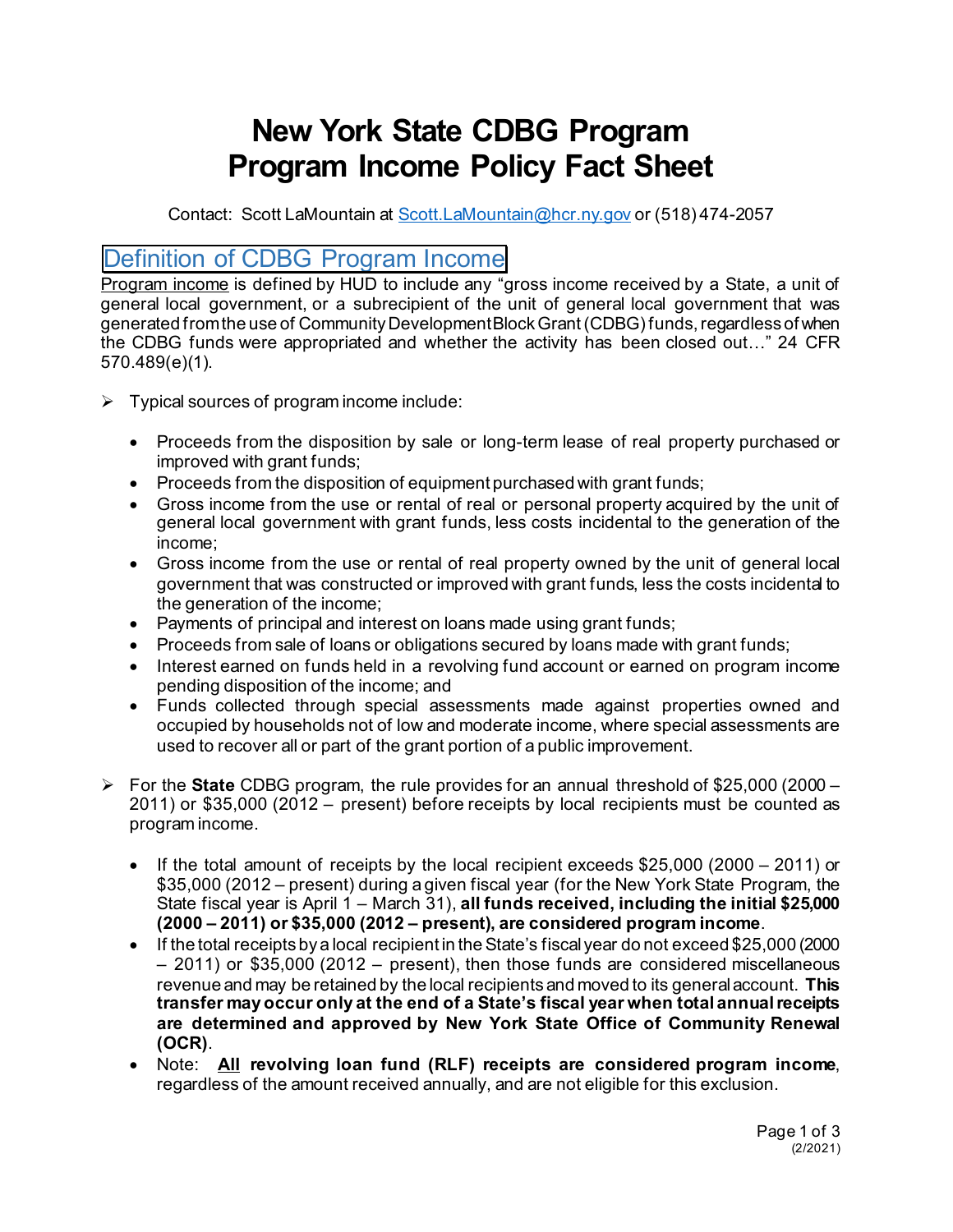# Proceeds That Are **NOT** Program Income

The following proceeds are **not** considered program income under CDBG rules:

- As noted above, if the total amount of funds received (excluding RLF's) does not exceed \$35,000 received during a State fiscal year (April 1 – March 31), the funds are considered miscellaneous revenue and may be retained by the local recipients and moved to its general account. This transfer may occur only at the end of aState's fiscal year when total annual receipts are determined and approved by OCR.
- Proceeds from the sale of real property purchased or improved with CDBG funds if the proceeds are received more than 5 years after expiration of the grant agreement with the State.
- Community economic development, neighborhood revitalization and/or energy conservation projects activities by nonprofit organizations qualified under Section 105(a)(15) of the Housing and Community Development Act.
- $\triangleright$  Local recipients must consult with OCR staff regarding any proceeds that are received related to the Program which might not be classified as program income, or to prorate proceeds that are generated from an activity which is only partially assisted with CDBG funds.

#### Requirements for Use of CDBG Program Income before March 31, 2019 Program income currently held or received by local recipients may be committed to a CDBG activity

or activities prior to March 31, 2019, subject to the following conditions:

- The activity must be eligible under the current State Annual Action Plan.
- Use of the funds is subject to all CDBG requirements, regardless of whether the activity that generated the program income has been closed out.
- The local recipient must request approval of the use from OCR prior to making any commitment.
- Commitment means either that the local recipient legislative body has formally approved funds for a specific project in the public record, or the local recipient has entered into a written agreement with a business, household or other eligible person that is the intended recipient of the funds committing to a specific activity.
- The commitment cannot be subject to contingencies that could result in cancelation of the activity. If the activity is canceled subsequent to the commitment, the funds must be returned to the Housing Trust Fund Corporation (HTFC).
- $\triangleright$  Expenditure of the funds is not required by March 31, 2019 as long as the commitment requirements are met.
- $\geq$  24 CFR 570.489(e)(3)(ii)(C) states that "the State must require units of general local government, to the maximum extent feasible, to disburse program income . . . before requesting additional funds from the State for activities."
	- **If the local recipient has any open CDBG grant, program income must be disbursed before drawing any new grant funds**. Use of program income under an open grant means either that the local recipient will increase the activities being funded under the current grant within the same contract term, or funds will be de-obligated at the end of the contract term. Extensions to the term of the open grant in order to expend additional program income funds will not be approved.